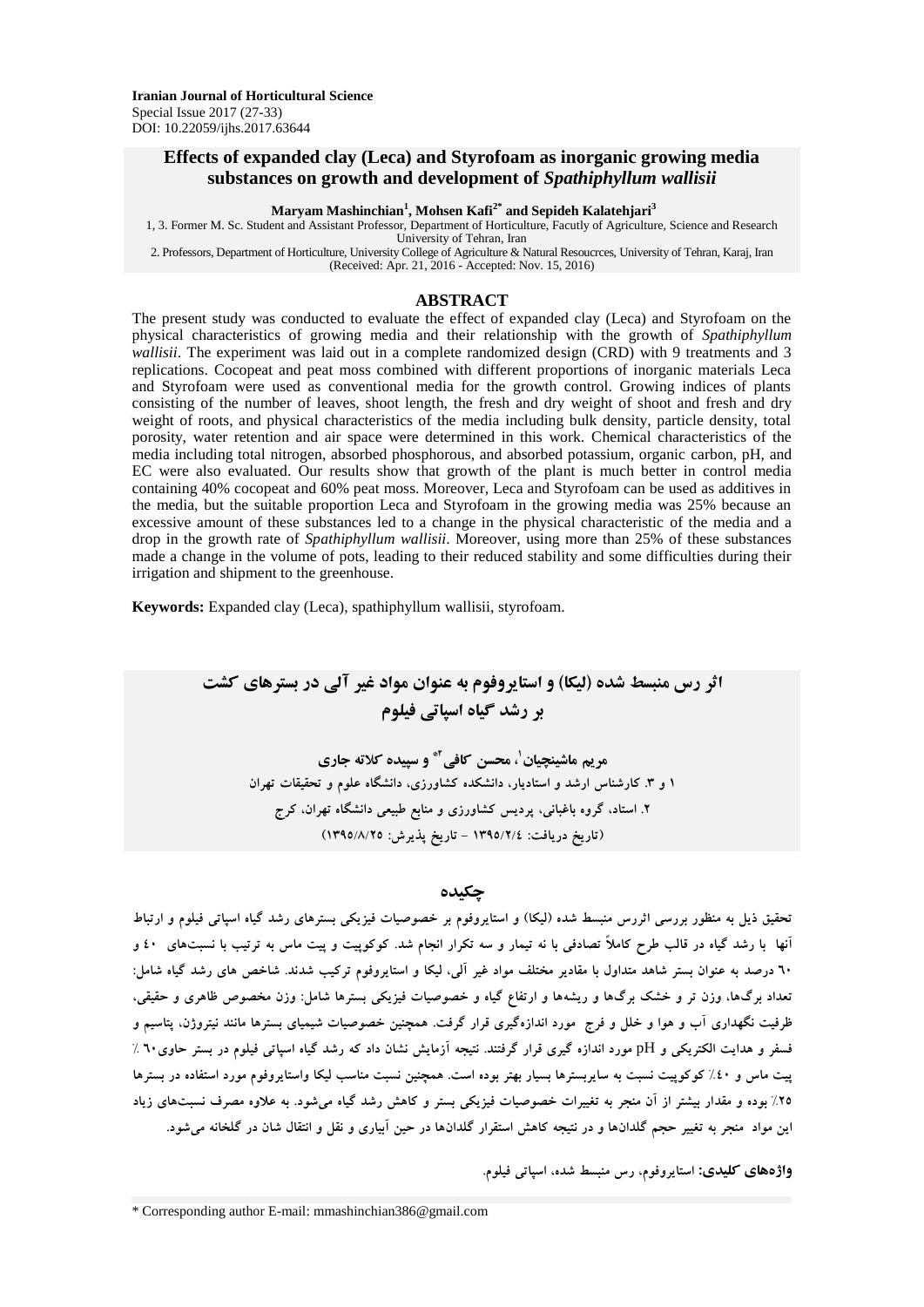# **Introduction**

Peace lily (*Spathiphyllum wallisii*) is a member of the family of Araceae and one of the most popular indoor houseplants (Sardoei, 2014). Interests in peace lily are steadily increasing, as it is a shade tolerant and easy-care indoor plant with dark green foliage and white spathes. The showy white spathes *Spathiphyllum* is gaining popularity and market niche as a "flowering" foliage plant. Soilless media has become very popular among plant growers because of their consistency, excellent aeration, reproducibility, and low bulk density, which reduce shipping and handling costs of the medium itself and the produced plants (Mamba & Wahome, 2010). Due to the relatively shallow depth and the limited volume of a container, growing media must be amended to provide the appropriate physical and chemical properties necessary for plant growth. Field soils are generally unsatisfactory for the production of plants in containers primarily because soils do not provide the aeration, drainage, and the required water-holding capacity. To improve this situation several "soilless" growing media have been developed. Garcia (1999) carried out a research to investigate suitable growing media for *Spathiphyllum wallisii*, and then prepared the growing media with a 70% (v/v) organic fraction consisting of pine bark, composted rice hulls, coconut coir dust or green-waste compost. The inorganic fraction accounted for 30% (v/v) of the media was either pumice or lava. Overall, it was observed that the best plant productivity and quality were present in those substrates based on either coconut coir dust or peat. These materials along with perlite have been proved to be far superior to the standard forest topsoil-based medium used in Mexico. The plant-growing medium

must be porous for root aeration and drainage and also capable of water and nutrient retention. Commercial mixtures are often used because they are sterilized and ready to use, and may even contain some fertilizer (Hochmuth et al., 1996). Different growing media can be used to grow *Spathiphyllum wallisii* while the physical and chemical properties of media, like structure, texture, pH as well as nitrogen, phosphorus, and potassium are the dominant factors for the growth and development of the plant. Composition and nutritional status of the medium are considered to be helpful for the production of good quality flowering plants with more number and greater size of flowers and leaves. Meiken (1997) used expanded clay (Leca) in three horizontal layers from containers with indoor plantings grown under different fertilization regimes for 21 months. This study showed that the accumulation of nitrogen, phosphorus, and potassium in Leca rises considerably with an increase in fertilization levels, the nutrients can diffuse into the clay granules and released again, nitrogen and potassium remain water-soluble, and, consequently, both nutrients move to a greater extent up to the top layer by capillary action. From these results, it can be concluded that Leci is able to produce a quite considerable buffer effect. For this reason, the usual amount of water-soluble fertilizers applied to indoor plantings can be raised. Thus, it is inferred that water-soluble fertilizers are also applicable in the case of longer fertilization intervals instead of slow release fertilizers on an ion exchange basis. Ground polystyrene has been proposed as an amendment to soil or compost since it can potentially serve as a substitute for perlite, a common additive to potting mixes (Matkin,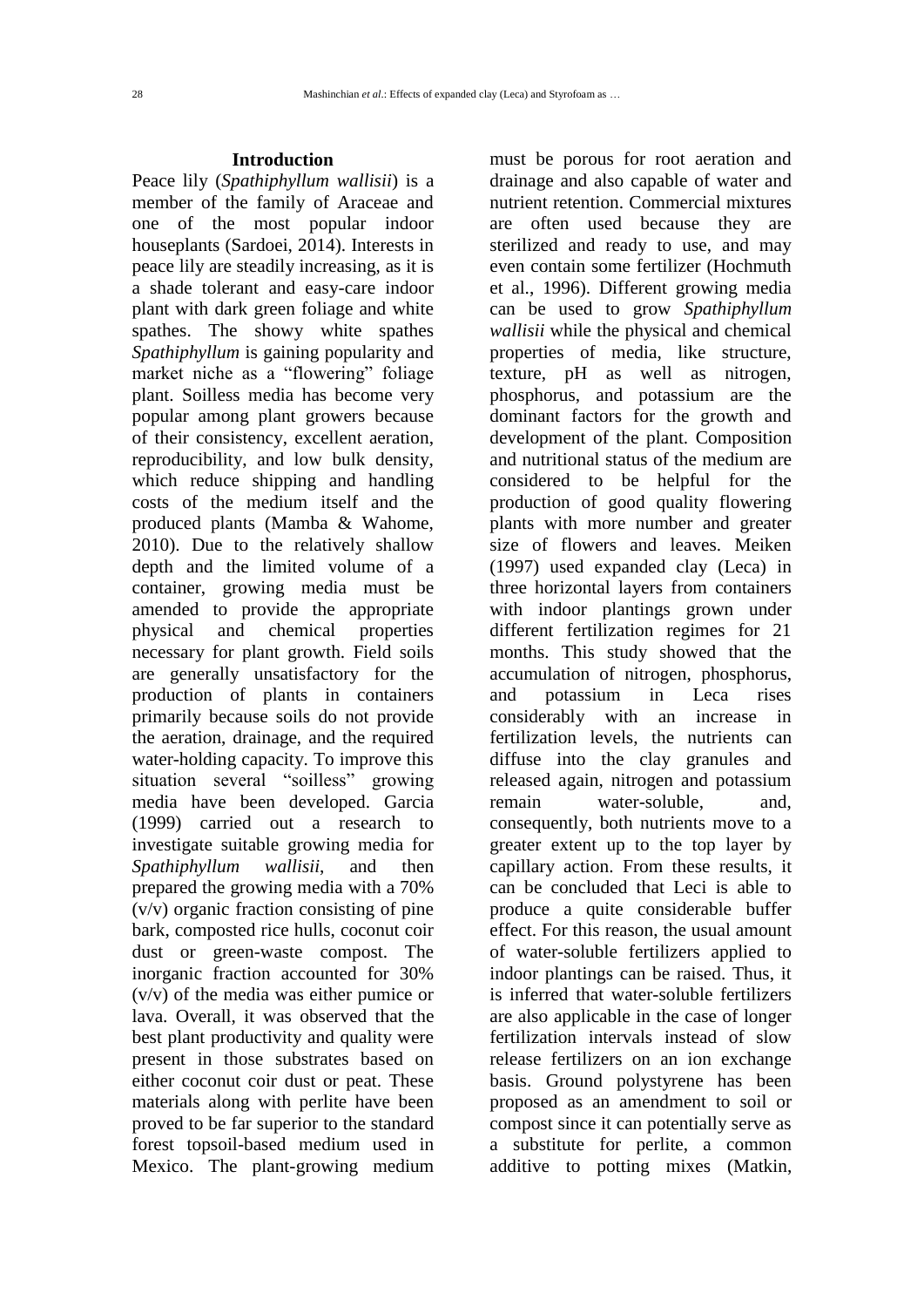1999). Using Perlite and Styrofoam as the growing media for Lolium revealed that perlite is better than Styrofoam in water retention. The plant growth was also better in perlite compared to plants growing in Styrofoam. However, some studies compared polystyrene to perlite with some degree of success. Substituting polystyrene with perlite has been also proved advantageous when used on a golf course. By increasing the drainage, grasses dried faster and were playable quicker after heavy rains (Matkin, 1999). In a study carried out by the Perlite Institute, researchers found that by using a mixture of two parts peat to one part amendment, polystyrene retained 40-50% as much water as perlite (Matkin, 1999). This percentage increases slightly as the amount of peat in the mix is increased. In the present study, peat moss, coconut compost, Styrofoam, and Leca in various mixtures were used to evaluate their effects on the growth of Spathiphyllum. The main objective of this work is to find whether Leca and Styrofoam can be used as inorganic additives in the media in order to reduce the cost, the volume of the pots, and ease of plants transporting in the greenhouse. Chen (2003) used the mix of cocopeat and peat moss with the proportion of 40% and 60%, respectively, is used as a conventional and suitable media for Spathiphyllum. Accordingly, these substances were chosen as the control and combined with a different proportion of Leca and Styrofoam in the present work.

# **Materials and Methods**

The present research was conducted in Sad Abad Complex Greenhouse, Tehran, Iran, and it took almost 8 months from October to June. Greenhouse temperature was adjusted between 31℃ and 37℃ in the summer and 28℃ to 30℃ in the winter. Besides,

the humidity was approximately 70% to 80%, which requires installing a cooling system. All the young plants were similar in length and number of leaves (15 cm length and 10 leaves per plant). One month after the beginning of the experiment, all plants were fertilized with a fertilizer from Florist Company. According to the suggested feeding program of the company for indoor plants, which was also applied in the present work, one month after planting young plants and every 10 days each plant received 77 cc of the fertilizer.

Nine treatments were used for the present experiment with 40% and 60% of cocopeat and peat moss as control media, respectively. Then, Leca and Styrofoam were added to the control media with different proportion shown in Table 1.

Table 1. Proportion of leca and Styrofoam were used in combination with control media

| mcuia          |         |           |                         |  |  |
|----------------|---------|-----------|-------------------------|--|--|
| Treatments     | Control | Styrofoam | Expanded<br>clay (leca) |  |  |
| T1             | 75%     | 25%       |                         |  |  |
| T <sub>2</sub> | 50%     | 50%       | $\theta$                |  |  |
| T <sub>3</sub> | 25%     | 75%       | $\mathbf{\Omega}$       |  |  |
| T <sub>4</sub> | 75%     | 0         | 25%                     |  |  |
| <b>T5</b>      | 50%     | 0         | 50%                     |  |  |
| T <sub>6</sub> | 25%     | 0         | 75%                     |  |  |
| T7             | 50%     | 25%       | 25%                     |  |  |
| T8             | 25%     | 50%       | 25%                     |  |  |

### **Statistical Analysis**

In this work, 27 pots were used and the experimental design was randomized using the complete block design with 9 treatments and 3 replications. Five parameters of media including bulk density, total porosity, water retention, air space (Koenig et al., 2005), and particle density (Karimi, 2003) were measured and six growth indices of plants including shoot length, leaf number, dry and fresh weights of root and shoot (Stamps, 1997) were determined.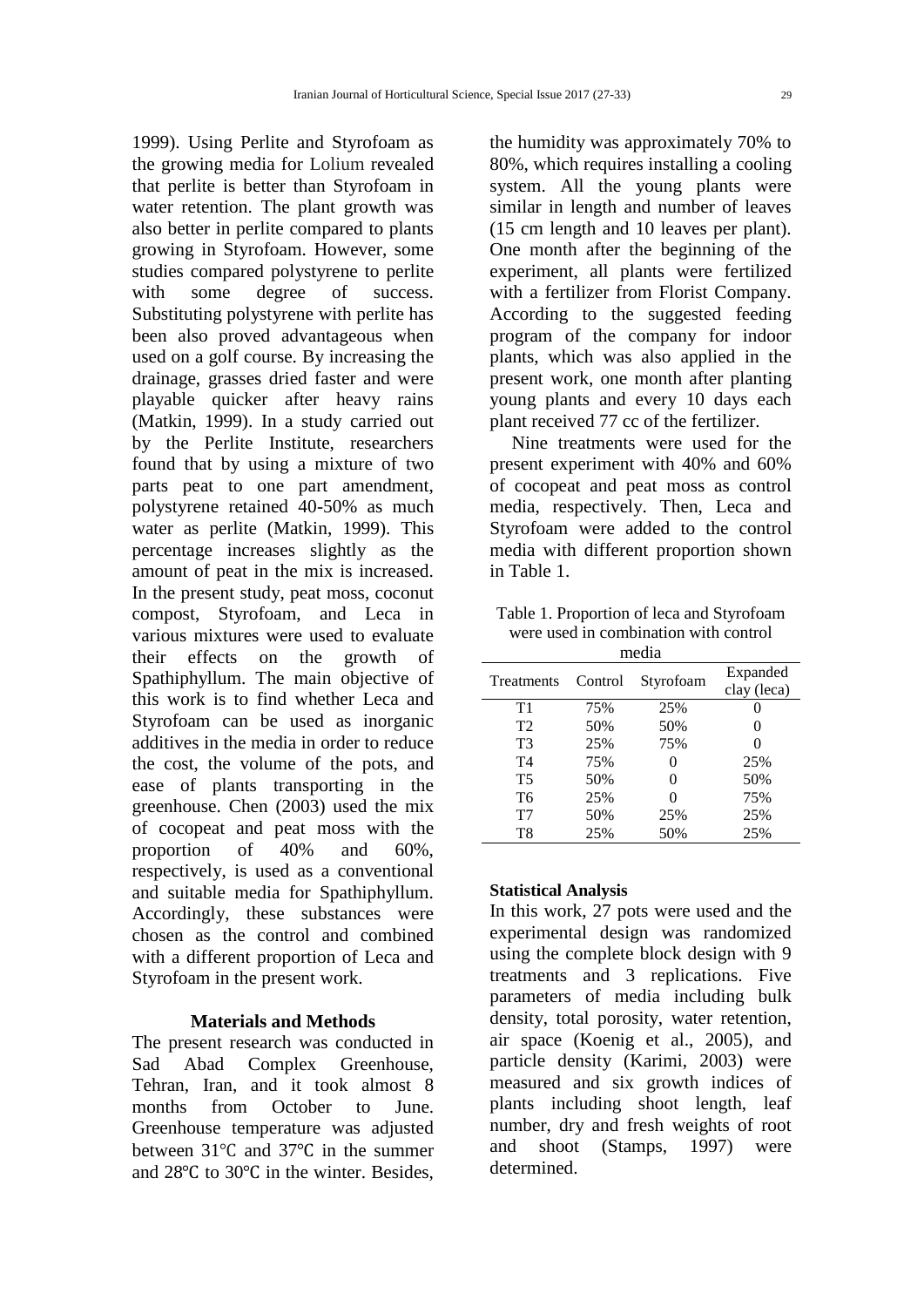#### **Data Analysis**

Data analysis was performed using MSTATC and EXCEL program, respectively. Duncan's multiple range tests were used to compare sets of means at 1% significance level.

# **Results and Discussion**

There was a considerable difference among plants growth in 9 different media in terms of vegetative growth and physical characteristics of growing media and a negative link between the excessive amount of Leca and Styrofoam used in *Spathiphyllum* media and its growth. Thus, it can be inferred that in the media with a higher proportion of Leca (75%) and Styrofoam (75%), plants had lower growth compared to control. In growing media with the highest percentage of peat moss and cocopeat the growth indices including shoot length, leaf number, and the dry and fresh weight of shoots were more noticeable (Table 2). Dry and fresh weights of roots were the highest in T1 with 75% basic media and 25% Styrofoam. It was seen that numbers of leaves were highest in control and increasing the Leca and Styrofoam content led to the reduced number of leaves. Although there was no significant difference between shoot lengths in 9 growing media, a relatively larger shoot length was shown in control and T7. There were similar trends for the fresh and dry weight of shoots, meaning that in growing media with only 25% of Leca and Styrofoam, T1, T4, and T7 were higher than those with a greater amount of these substances. As a result, an excessive proportion of Leca and Styrofoam led to reducing the fresh and dry weight of shoots. In terms of root fresh weight, it was higher in the media with Styrofoam than Leca; however, it was lower than the media with a higher amount of peat moss and cocopeat. The dry weight of roots, by contrast, was higher in media with a higher proportion

of Leca than Styrofoam, but lower than T1 and control. This observation is due to the higher total porosity of Leca compared to Styrofoam (Table 3). The results showed that there is no considerable difference in terms of electronic conductivity among different media; therefore, the role of the media seems to be unimportant in this regard. Apparently, the organic carbon content was the highest (38.13) in control compared to growing media with soilless substances. As can be seen from Table 4, growing media with a higher proportion of Styrofoam and Leca, T3 and T6, have a higher level of pH, with 6.08 and 6.66, respectively. In comparison, this value was lower (5.907) in the control containing a greater proportion of peat moss and cocopeat. The phosphorous content was higher in growing media with a higher percentage of Styrofoam, while the one containing a higher proportion of Leca indicates greater levels of nitrogen and potassium, probably due to the buffer effect of Leca. Accordingly, it can be stated that accumulation of nitrogen, phosphorus, and potassium in Leca rises absolutely with increasing fertilization levels.

These results can be explained by physical characteristics of different growing media that are the result of adding inorganic materials such as Leca and Styrofoam (Table 2). As can be seen from Table 2, bulk density is highest (0.38 g/cm<sup>3</sup>) in T6 (75% Leca and 25% basic media) compared to the 0.008 g/cm in T3 (75% Styrofoam and 25% basic media), suggesting that the increase in Leca leads to a rise in bulk density (Bilderbarck, 2005). However, the suitable bulk density for ornamental plants was seen in T7 (50% control media, 25% Leca and 25% Styrofoam) (Lemaire, 1995); which is similar for the particle density, with 2.55 g/cm3 in T6. Adding Leca caused increasing the volume of pots, but using Styrofoam led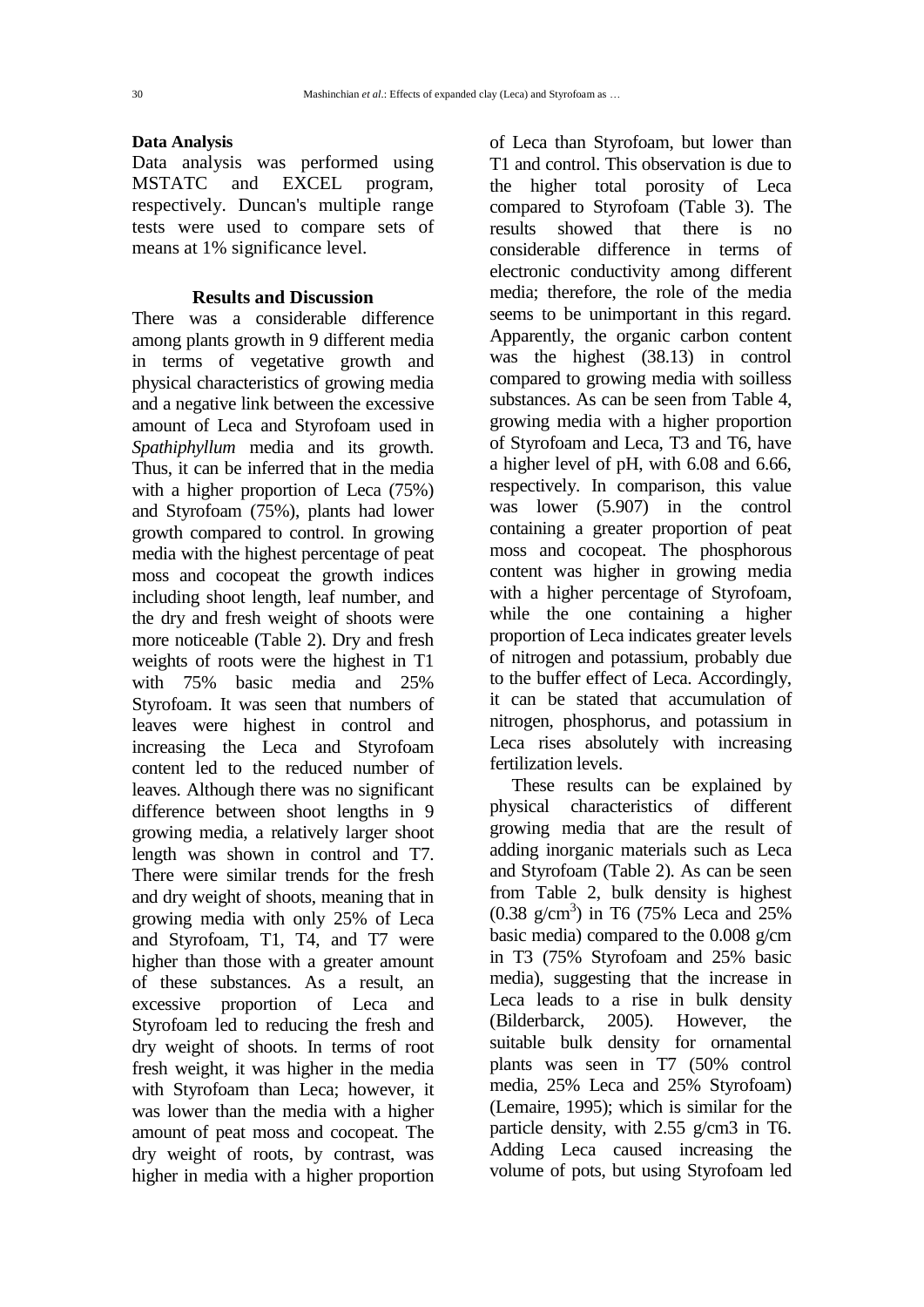to a dramatic fall in the volume of pots. In addition, adding inorganic materials causes increasing the bulk and particle density, and as a result an enhanced stability of pots in the greenhouse. However, using more than 25% of Styrofoam led to a considerable drop in the stability of pots and more difficulty in its irrigating and shipping in the greenhouse. By contrast, 50% and 75% of Leca may lead to difficulties transporting plants in the greenhouse. The highest total porosity was seen in the control with 40% and 60% cocopeat and peat moss, respectively, with approximately 85.25%, compared to nearly 22.64% in the growing media including 75% Styrofoam and 43.67% in the media with 75% Leca. Thus, it can be stated that an excessive amount of Leca and Styrofoam contributes to the reduced plant growth. The greatest water retention was also seen in the control (34.98%) while the media with a higher proportion of Styrofoam could retain the least quantity of water (13.2%)**.** This result can be supported by the study of Farina and Cervelli (1994) who stated that Styrofoam is not able to retain water so that great amount of water and nutrition is released. Another physical characteristic of media affecting the plant growth is the amount of air space (AS), which was highest in the control (40% cocopeat and 60% peat moss) with about 50,27%, as opposed to nearly 11% and 8% in treatments

including a higher proportion of Leca and Styrofoam. These results show that higher amount of Leca and Styrofoam results in a drop in AS and then the reduced growth rate. However, for T7 and T8, the results showed that growth indices were higher in the media with 25% of Styrofoam and Leca than the media with 50% Styrofoam. Consequently, only 25% of Styrofoam could be enough for improving the physical characteristic of media and increasing the growth of *Spathiphyllum wallisii*. Analysis of chemical characteristics of growing media also supports the findings of Wilkins (1976) stating that organic substances like peat moss and cocopeat have higher EC compared to soilless substances such as Leca and Styrofoam. Moreover, the most appropriate level of pH for ornamental plants would be between 5 and 6.5; and higher pHs may have negative effects on the development of *Spathiphyllum wallisii*. The results of the present study show that due to the buffer effect of Leca, nutrients accumulate in Leca and then gradually release. Furthermore, it was seen that the growth of *Spathiphyllum wallisii* is better in media including peat moss and cocopeat (Garcia et al., 2001). Similar results were reported by Chen (2003) stating that a mix of 40% cocopeat and 60% peat moss provides a suitable growing media for *Spathiphyllum wallisii*.

| <b>Treatments</b> | Number of    | <b>Shoot</b> | Fresh weight       | Dry weight         | Fresh weight       | Dry weight         |
|-------------------|--------------|--------------|--------------------|--------------------|--------------------|--------------------|
|                   |              | length       | of shoots          | of roots           | of roots           | of roots           |
|                   | leaves/plant | (cm)         | $(g/\text{plant})$ | $(g/\text{plant})$ | $(g/\text{plant})$ | $(g/\text{plant})$ |
| T1                | 60.67        | 27.17        | 51.53              | 6.743              | 130.5              | 14.45              |
| T <sub>2</sub>    | 54.67        | 27.33        | 41.43              | 5.753              | 101.6              | 5.40               |
| T <sub>3</sub>    | 44.67        | 26.33        | 40.06              | 5.233              | 70.21              | 5.16               |
| T <sub>4</sub>    | 52.00        | 30.33        | 49.48              | 7.05               | 61.29              | 9.263              |
| T <sub>5</sub>    | 46.00        | 29.17        | 47.59              | 6.957              | 37.15              | 9.73               |
| T <sub>6</sub>    | 24.00        | 28.17        | 24.99              | 3.63               | 36                 | 13.78              |
| T7                | 43.33        | 31.17        | 45.12              | 6.463              | 64.66              | 6.777              |
| T <sub>8</sub>    | 37.67        | 27.17        | 27.34              | 4.047              | 48.53              | 5.913              |
| Control           | 71.33        | 30.33        | 62.25              | 7.913              | 120                | 8.713              |

Table 2. Effect of various growth media on vegetative plant characteristics of *Spathiphyllum wallisii*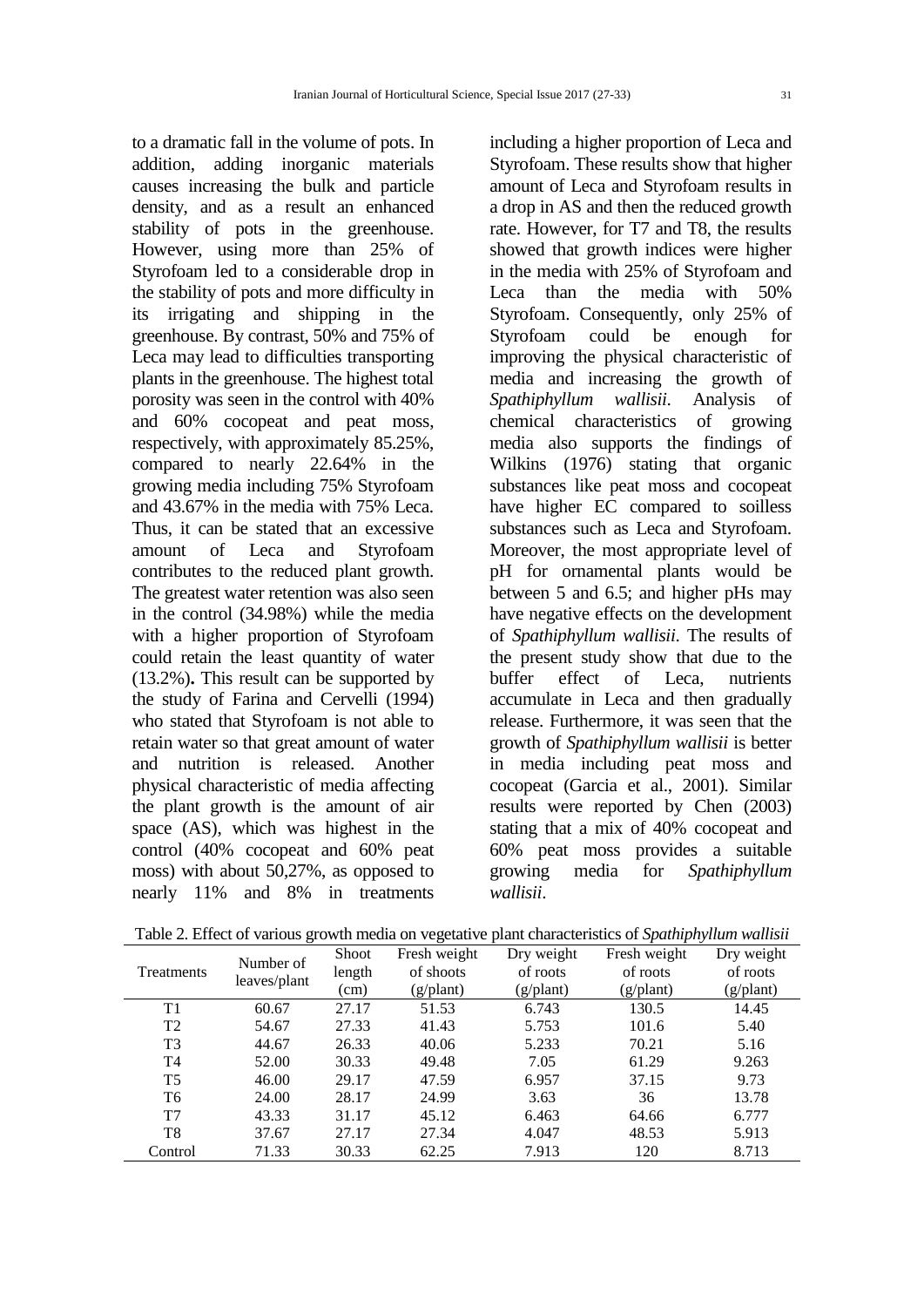| Treatments     | <b>Bulk Density</b> | <b>Particle Density</b> | <b>Total Porosity</b> | <b>Water Retention</b> | Air Space     |
|----------------|---------------------|-------------------------|-----------------------|------------------------|---------------|
|                | $(g/cm^3)$          | $(g/cm^3)$              | $(\%)$                | $(\%)$                 | $\frac{9}{6}$ |
| T1             | 0.1                 | 1/66                    | 69/9                  | 30/2                   | 39/7          |
| T <sub>2</sub> | 0.07                | 1/65                    | 56/78                 | 20/5                   | 36/28         |
| T3             | 0.008               | 1/58                    | 22/64                 | 15/2                   | 7/44          |
| T4             | 0.21                | 1/98                    | 34/2                  | 13/2                   | 21/08         |
| T <sub>5</sub> | 0.36                | 2/36                    | 37/16                 | 20/1                   | 17/06         |
| T6             | 0.38                | 2/55                    | 43/67                 | 33/04                  | 10/36         |
| T7             | 0.25                | 2/14                    | 49/19                 | 14/59                  | 34/6          |
| T8             | 0.134               | 1/08                    | 32/46                 | 29/1                   | 3/36          |
| Control        | 0.129               | 1/7                     | 85/25                 | 34/98                  | 50/27         |

Table 3. Physical analysis of growing media of *Spathiphyllum wallisii*

Table 4. Chemical analysis of growing media before and after growing of *Spathiphyllum wallisii*

| Treatments           | N       | P       | K       |       | EС           | OС    |
|----------------------|---------|---------|---------|-------|--------------|-------|
|                      | (mg/Kg) | (mg/Kg) | (mg/Kg) | pH    | $(\mu s/cm)$ | $\%$  |
| T1 fresh             | 0.53    | 22.05   | 354     | 5.05  | 1.478        | 30.75 |
| T1 used              | 0.97    | 212     | 161.7   | 5.693 | 0.541        | 34.03 |
| T <sub>2</sub> fresh | 0.36    | 14.7    | 236     | 5.49  | 0.4          | 20.5  |
| T <sub>2</sub> used  | 0.9533  | 202.3   | 244.7   | 5.857 | 0.62         | 36.47 |
| T <sub>3</sub> fresh | 0.18    | 7.35    | 118     | 5.77  | 0.594        | 10.25 |
| T <sub>3</sub> used  | 0.8433  | 196     | 284.7   | 6.08  | 0.713        | 35.73 |
| T4 fresh             | 0.54    | 22.05   | 354     | 5.29  | 0.596        | 30.75 |
| T4 used              | 1.06    | 106     | 190     | 6.153 | 0.6207       | 37.33 |
| T5 fresh             | 0.36    | 14.7    | 236     | 5.71  | 0.621        | 20.5  |
| T <sub>5</sub> used  | 0.9867  | 57.67   | 215.7   | 6.527 | 0.6102       | 36.33 |
| T6 fresh             | 0.18    | 7.35    | 118     | 5.96  | 0.616        | 10.25 |
| T6 used              | 0.9767  | 61.67   | 416     | 6.66  | 0.5973       | 32.8  |
| T7 fresh             | 0.36    | 14.7    | 236     | 5.83  | 0.586        | 20.5  |
| T7 used              | 0.9733  | 56.33   | 266.3   | 6.833 | 0.7587       | 37.43 |
| T8 fresh             | 0.18    | 7.35    | 118     | 6.01  | 0.648        | 10.25 |
| T8 used              | 0.9367  | 62.67   | 153     | 6.843 | 0.5874       | 36.43 |
| Control fresh        | 0.72    | 29.4    | 472     | 6     | 0.6          | 41    |
| Control used         | 0.8333  | 192     | 161.3   | 5.907 | 0.773        | 38.13 |

# **Conclusion**

The present study confirms the fact that selecting an appropriate media for growing potted plants such as *Spathiphyllum wallisii* is of high importance. Thus, adding a small quantity of Leca and Styrofoam to other substances like peat moss and cocopeat can be effective in the growth of *Spathiphyllum wallisii*. However, these materials should not be dominant substrates because not only they reduce the quality of the media but also lead to an increasingly change in the weight and stability of pots when irrigated or shipped in the greenhouse.

# **REFERENCES**

- 1. Bilderbarck, T. E. (1982). Physical properties of media composed of peanut hulls, Pine bark and peatmoss.and their effects on Azalea growth. *Journal of the American. Society for Hortscience*, 107(3), 522-525.
- 2. Cervelli, C. & Farina, E. (1994). Effects of different substrates on growth of ornamentals in hydrocutture. *Acta horticulturae*, 361, 456-463.
- 3. Chen, J. (2003). Cultural guidelines for Commercial production of interiorscape Spathiphyllum. Extension service, Retrieved June 2005 from http://edis.ifas.ufl.edu/ep161.
- 4. Garcia, O., Alcantar, G. & Cabrera, R. I. (1999). Substrate evaluation for container production of *Epipermunum aureum* and Spathinphyllum *wallisii. Terra*, 249-258.